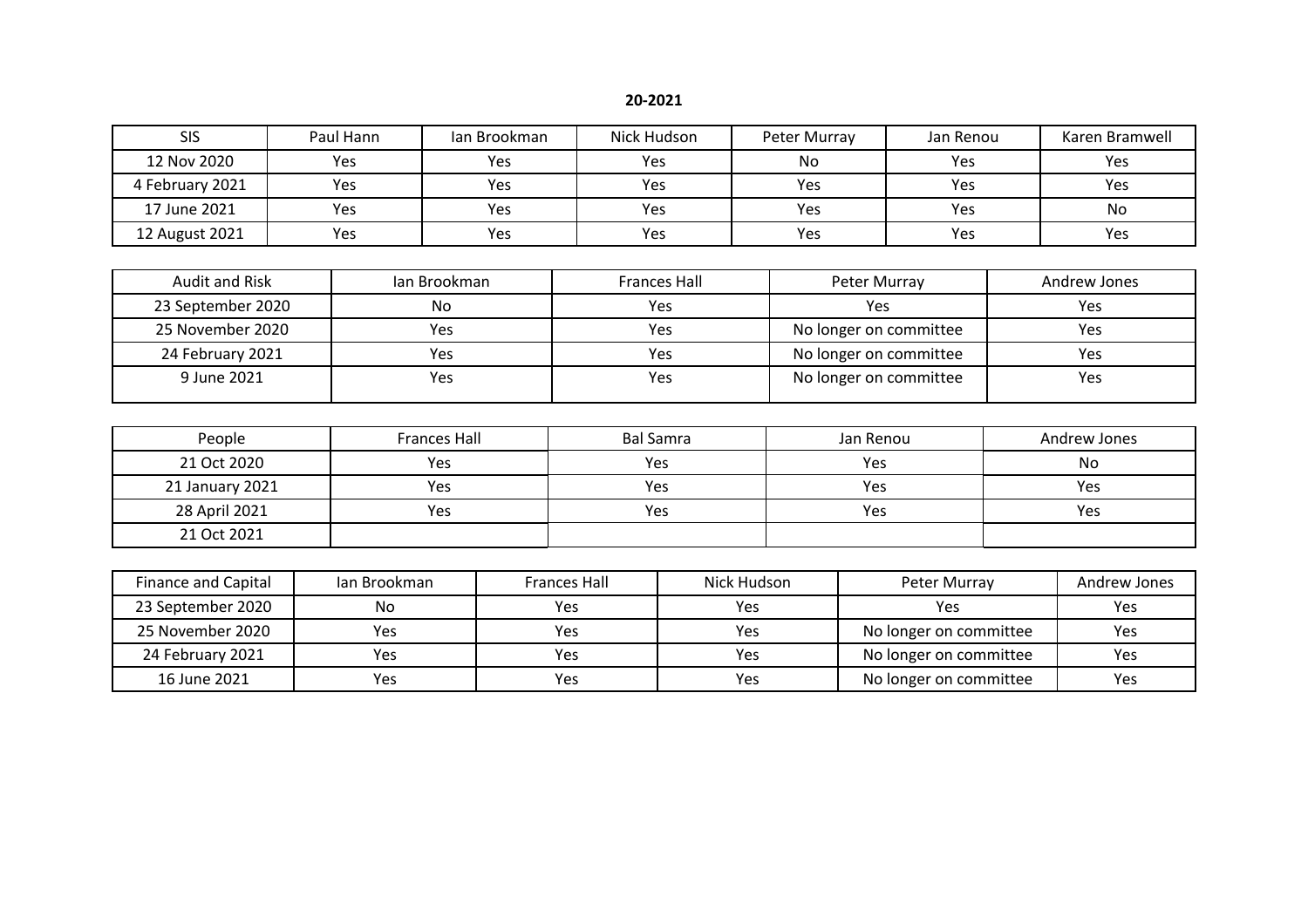| Board            | Paul Hann | lan<br>Brookman | <b>Frances Hall</b> | <b>Nick</b><br>Hudson | Andrew<br>Jones | Peter<br>Murray | <b>Bal Samra</b> | Karen<br>Bramwell | Jan Renou |
|------------------|-----------|-----------------|---------------------|-----------------------|-----------------|-----------------|------------------|-------------------|-----------|
| 10.09.20         | Yes       | Yes             | <b>Yes</b>          | Yes                   | Yes             | Yes             | Yes              | Yes               | No        |
| 23.10.20 (extra) | Yes       | Yes             | Yes                 | Yes                   | Yes             | Yes             | Yes              | Yes               | Yes       |
| 10.12.20         | Yes       | Yes             | Yes                 | Yes                   | Yes             | Yes             | Yes              | Yes               | Yes       |
| 07.01.21 (extra) | Yes       | No              | <b>Yes</b>          | Yes                   | Yes             | <b>No</b>       | Yes              | Yes               | Yes       |
| 11.03.21         | Yes       | Yes             | Yes                 | Yes                   | Yes             | No              | Yes              | Yes               | Yes       |
| 09.06.21 (extra) | Yes       | Yes             | Yes                 | Yes                   | Yes             | Yes             | Yes              | Yes               | No        |
| 08.07.21         | Yes       | Yes             | Yes                 | Yes                   | Yes             | Yes             | Yes              | No                | Yes       |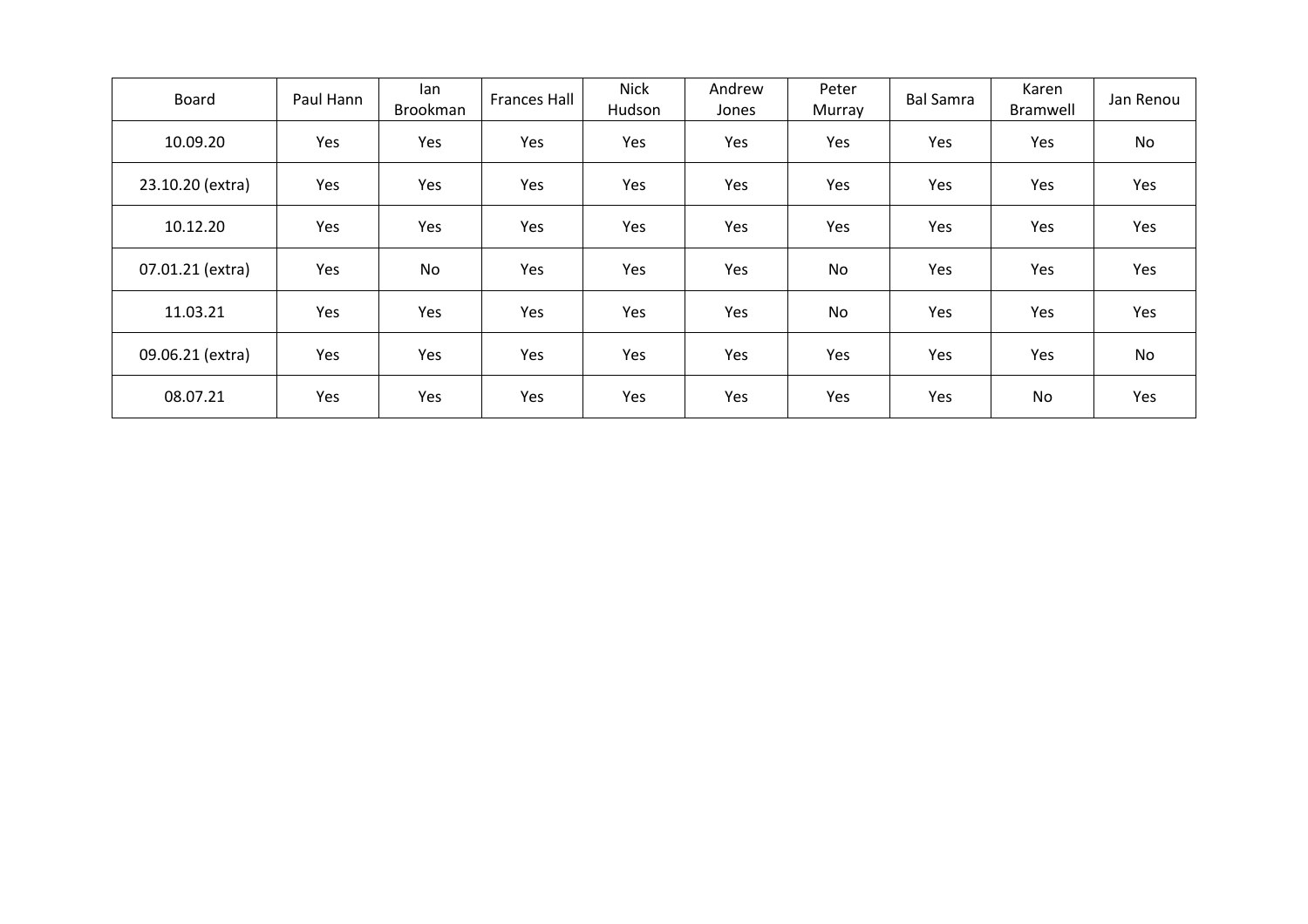| <b>FOR</b>       |  |           | Ian Brookman              |                 | <b>Frances Hall</b>   |                     | Nick Hudson     |  |                  | Peter Murray    |                    | Andrew Jones |  |
|------------------|--|-----------|---------------------------|-----------------|-----------------------|---------------------|-----------------|--|------------------|-----------------|--------------------|--------------|--|
| (extra) 4.9.19   |  |           | Yes                       |                 | Yes                   |                     | Yes             |  |                  | <b>No</b>       |                    | Yes          |  |
| 27.11.19         |  |           | <b>No</b>                 |                 | Yes                   |                     | Yes             |  |                  | <b>No</b>       |                    | Yes          |  |
| 12.2.20          |  |           | Yes                       |                 | Yes                   |                     | Yes             |  |                  | No              |                    | Yes          |  |
| 13.5.20          |  |           | Yes                       |                 | Yes                   |                     | Yes             |  |                  | Yes             |                    | Yes          |  |
| 26.6.20          |  |           | Yes                       |                 | Yes                   |                     | Yes             |  |                  | Yes             |                    | Yes          |  |
| (extra) 2.7.20   |  |           | Yes                       |                 | Yes                   |                     | Yes             |  |                  | No              |                    | Yes          |  |
|                  |  |           |                           |                 |                       |                     |                 |  |                  |                 |                    |              |  |
| Audit            |  |           | Ian Brookman              |                 |                       | <b>Frances Hall</b> |                 |  | Peter Murray     |                 | Andrew Jones       |              |  |
| 27.11.19         |  |           | No                        |                 |                       | Yes                 |                 |  | Yes              |                 | Yes                |              |  |
| 12.2.20          |  |           | Yes                       |                 |                       | Yes                 |                 |  | No               |                 | Yes                |              |  |
| 13.5.20          |  |           | Yes                       |                 | Apologies             |                     |                 |  | Yes              |                 |                    | Yes          |  |
|                  |  |           |                           |                 |                       |                     |                 |  |                  |                 |                    |              |  |
| <b>SIS</b>       |  |           | Paul Hann<br>Ian Brookman |                 |                       |                     | Nick Hudson     |  |                  | Peter Murray    |                    | Jan Renou    |  |
| 26 Nov 2019      |  |           | Yes                       |                 | Yes                   |                     | Yes             |  |                  | Yes             |                    | Yes          |  |
| 03 Mar 2020      |  |           | Yes                       |                 | Yes                   |                     | Yes             |  |                  | <b>No</b>       |                    | Yes          |  |
| 05 May 2020      |  |           | Yes                       |                 | Yes                   |                     | Yes             |  | Yes              |                 |                    | Yes          |  |
| 30 Jun 2020      |  |           | Yes                       |                 | Yes                   |                     | Yes             |  |                  | Yes             |                    | Yes          |  |
| 20 Aug 2020      |  |           | Yes                       |                 | Yes                   |                     | Yes             |  |                  | Yes             |                    | Yes          |  |
|                  |  |           |                           |                 |                       |                     |                 |  |                  |                 |                    |              |  |
| <b>Board</b>     |  | Paul Hann | lan<br><b>Brookman</b>    | Frances<br>Hall | <b>Nick</b><br>Hudson | Andrew<br>Jones     | Peter<br>Murray |  | <b>Bal Samra</b> | Mark<br>Stanyer | Kate<br>Rutherford | Jan Renou    |  |
| 12.09.19         |  | Yes       | Yes                       | Yes             | Yes                   | Yes                 | Yes             |  | Yes              | Yes             | Yes                |              |  |
| 12.12.19         |  | Yes       | No                        | Yes             | Yes                   | Yes                 | No              |  | Yes              | Yes             | No                 | Yes          |  |
| 09.03.20         |  | Yes       | No                        | Yes             | Yes                   | Yes                 | Yes             |  | Yes              | Yes             | No                 | Yes          |  |
| 21.05.20 (extra) |  | Yes       | Yes                       | Yes             | Yes                   |                     | Yes             |  | Yes              | Yes             | Yes                | Yes          |  |
| 29.05.20 (extra) |  | Yes       | Yes                       | Yes             | Yes                   | Yes                 | Yes             |  | Yes              | Yes             | Yes                | Yes          |  |
| 10.06.20 (extra) |  | Yes       | Yes                       | No              | Yes                   | Yes                 | Yes             |  | Yes              | Yes             | Yes                | Yes          |  |
| 24.06.20 (extra) |  | Yes       | Yes                       | Yes             | Yes                   | No                  | Yes             |  | Yes              | Yes             | Yes                | Yes          |  |

09.07.20 | Yes | Yes | Yes | Yes | Yes | Yes | Yes | Yes | Yes | Yes 26.08.20 (extra) | Yes | Yes | Yes | Yes | Yes | Yes | Yes | Yes | No | Yes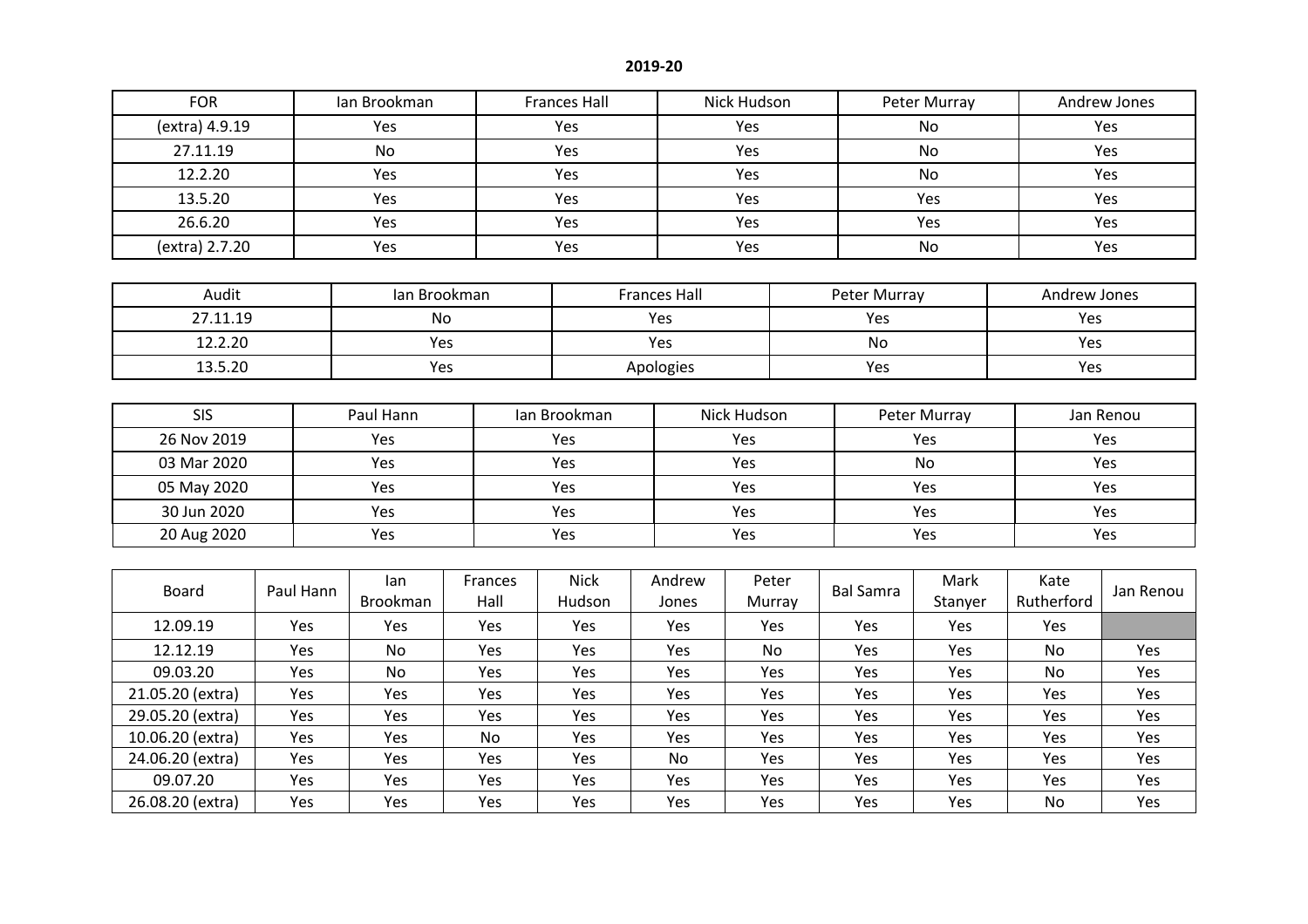| <b>SIS</b> | Paul Hann | lan Brookman | Nick Hudson | Peter Murray | <b>Wendy Barnes</b> | Robin Bosher |
|------------|-----------|--------------|-------------|--------------|---------------------|--------------|
| 18.10.18   | Yes       | Yes          | Yes         | No           | No                  | No           |
| 28.02.19   | Yes       | Yes          | Yes         | No           |                     |              |
| 20.06.19   | Yes       | Yes          | Yes         | No           |                     |              |
| 22.08.19   | Yes       | Yes          | Yes         | Yes          |                     |              |

| <b>FOR</b> | Jan Brookman | <b>Frances Hall</b> | Nick Hudson | Peter Murray | Andrew Jones |
|------------|--------------|---------------------|-------------|--------------|--------------|
| 24.10.18   | Yes          | Yes                 | Yes         | No           | Yes          |
| 27.11.18   | Yes          | Yes                 | Yes         | Yes          | Yes          |
| 13.02.19   | Yes          | Yes                 | Yes         | Yes          | Yes          |
| 29.04.19   | Yes          | Yes                 | Yes         | Yes          | Yes          |
| 15.05.19   | Yes          | Yes                 | Yes         | No           | Yes          |
| 04.09.19   | Yes          | Yes                 | Yes         | No           | Yes          |

| Audit    | lan Brookman | <b>Frances Hall</b> | Peter Murray | Andrew Jones |
|----------|--------------|---------------------|--------------|--------------|
| 24.10.18 | Yes          | Yes                 | No           | <b>Yes</b>   |
| 27.11.18 | Yes          | Yes                 | Yes          | Yes          |
| 13.02.19 | Yes          | Yes                 | Yes          | <b>Yes</b>   |
| 15.05.19 | Yes          | Yes                 | No           | Yes          |

| <b>Board</b> | Paul Hann | lan             | Frances | <b>Nick</b> | Andrew | Peter  | <b>Bal Samra</b> | Mark    | Jane  | Wendy         | Robin         |
|--------------|-----------|-----------------|---------|-------------|--------|--------|------------------|---------|-------|---------------|---------------|
|              |           | <b>Brookman</b> | Hall    | Hudson      | Jones  | Murray |                  | Stanyer | Nolan | <b>Barnes</b> | <b>Bosher</b> |
| 13.09.18     | Yes       | Yes             | Yes     | Yes         | Yes    | Yes    | Yes              | No      | Yes   | No            | Yes           |
| 13.12.18     | Yes       | Yes             | Yes     | Yes         | Yes    | Yes    | No               | Yes     | Yes   | Yes           | No            |
| 29.01.19     | Yes       | No              | Yes     | Yes         | Yes    | No     | Yes              | Yes     | Yes   |               |               |
| 13.03.19     | Yes       | Yes             | Yes     | Yes         | Yes    | Yes    | Yes              | Yes     | No    |               |               |
| 07.06.019    | Yes       | Yes             | Yes     | Yes         | Yes    | Yes    | Yes              | Yes     | Yes   |               |               |
| 11.07.19     | Yes       | Yes             | Yes     | Yes         | Yes    | Yes    | No               | No      | No    |               |               |